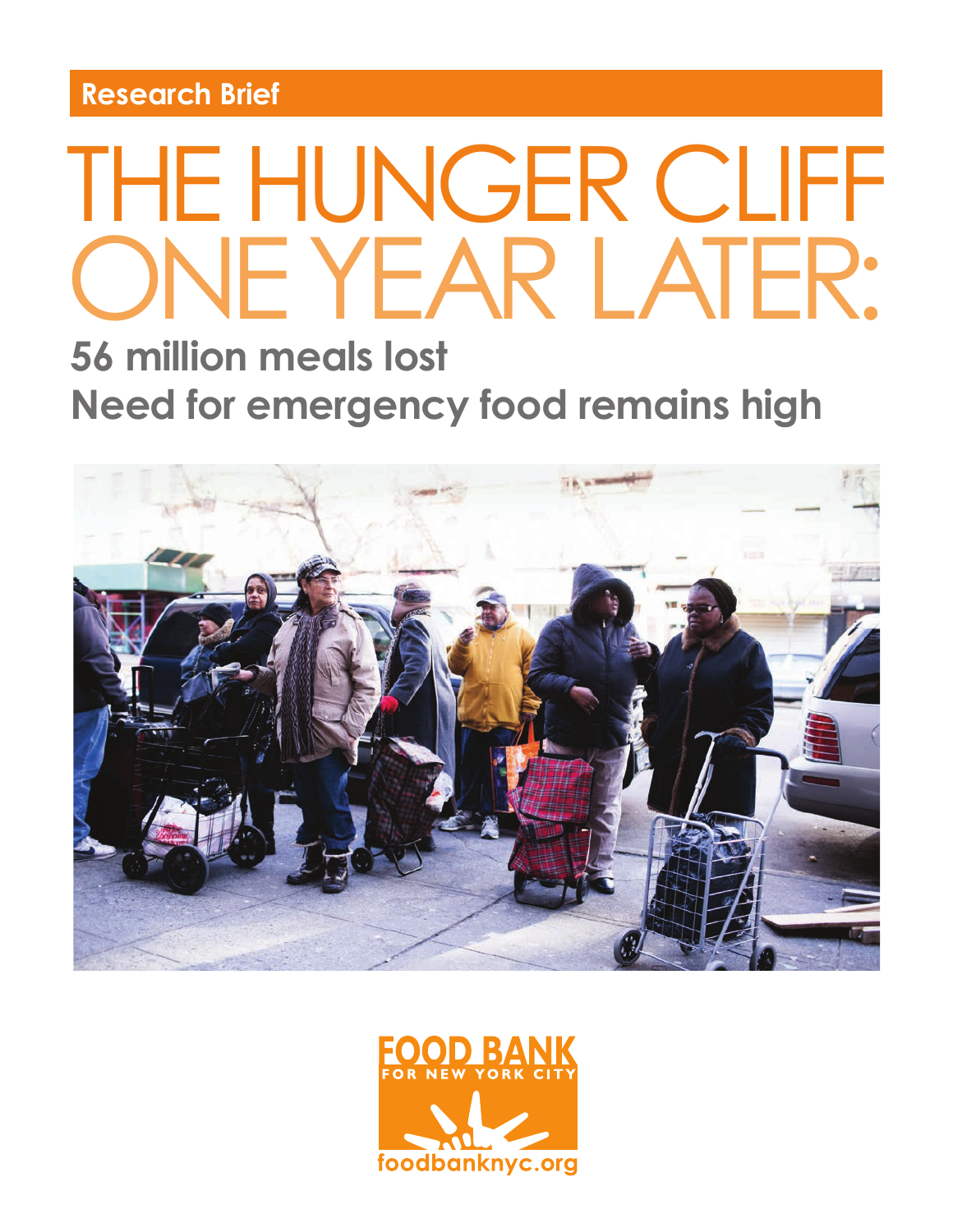#### **ACKNOWLEDGMENTS**

Food Bank For New York City thanks its members for the time and effort they devoted to participate in this research.

#### **PREPARED BY**

**William Guillaume Koible,** Research Associate **Triada Stampas,** Vice President for Research and Public Affairs

#### **ABOUT FOOD BANK FOR NEW YORK CITY**

Food Bank For New York City has been the city's major hunger-relief organization working to end hunger throughout the five boroughs for more than 30 years. Nearly one in five New Yorkers relies on Food Bank for food and other resources. Food Bank takes a strategic, multifaceted approach that provides meals and builds capacity in the neediest communities, while raising awareness and engagement among all New Yorkers. Through its network of more than 1,000 charities and schools citywide, Food Bank provides food for more than 63 million free meals for New Yorkers in need. Food Bank For New York City's income support services, including food stamps (also known as SNAP) and free tax assistance for the working poor, put more than \$100 million each year into the pockets of New Yorkers, helping them to afford food and achieve greater dignity and independence. In addition, Food Bank's nutrition education programs and services empower more than 275,000 children, teens and adults to sustain a healthy diet on a low budget. Working toward long-term solutions to food poverty, Food Bank develops policy and conducts research to inform community and government efforts. Learn how you can help at **foodbanknyc.org.**



#### **BOARD OF DIRECTORS**

CHAIR, Rev. Henry Belin EXECUTIVE VICE CHAIR, Todd Aaron VICE CHAIR, Jewel Jones TREASURER, Arthur J. Stainman SECRETARY, John F. Fritts, Esq.

| Mario Batali    | Gloria Pitagorsky    |
|-----------------|----------------------|
| Peter L. Bloom  | Lee Brian Schrager   |
| Anthony C. Bowe | Fric Schwartz        |
| Gail Grimmett   | Michael Smith        |
| Carla A. Harris | <b>Stanley Tucci</b> |
| Tam Ho          | Robert Weinmann      |
| Seraina Maag    |                      |

#### **Margarette Purvis**

President and CEO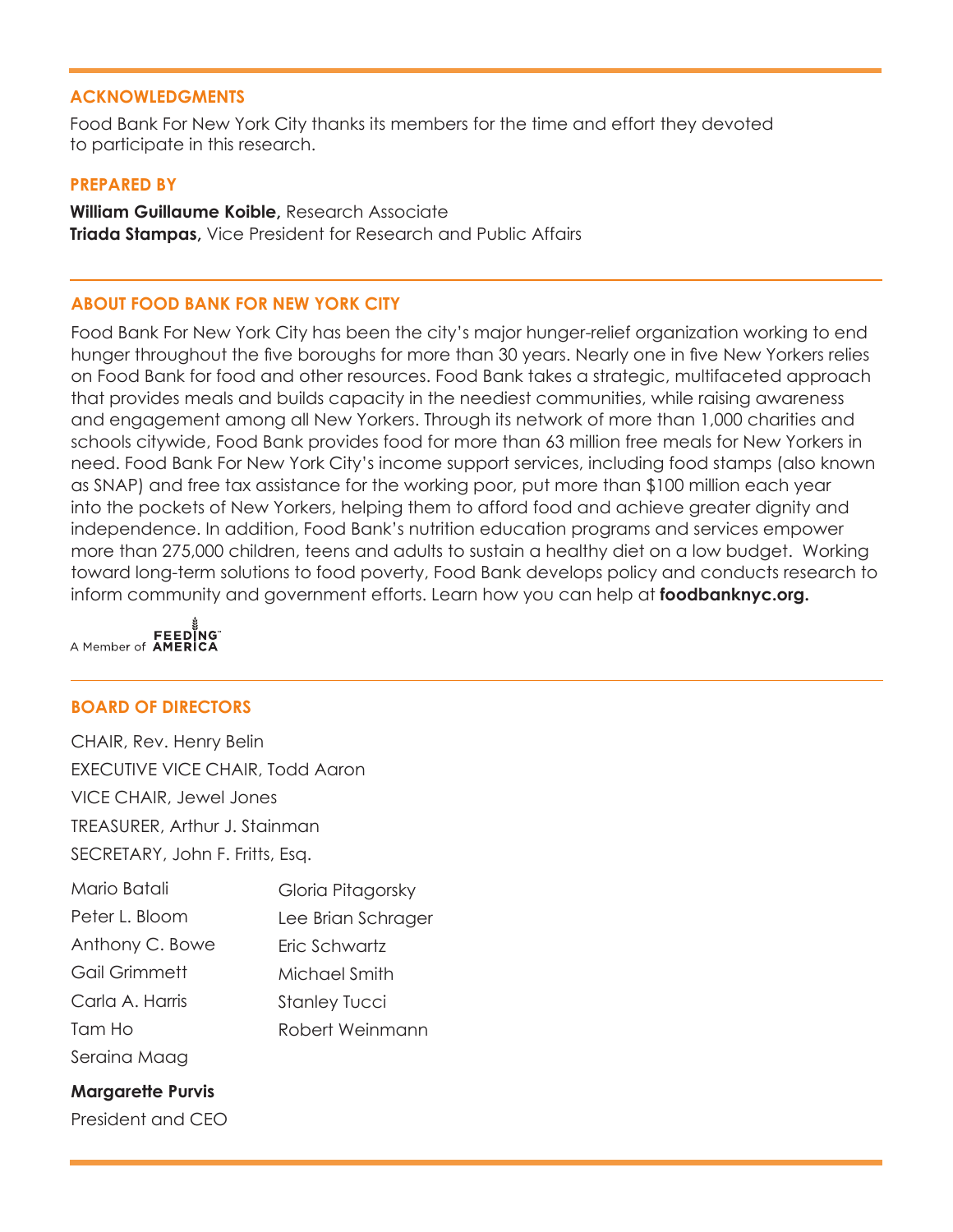# **Introduction**

Nearly 1.8 million New York City residents (approximately one in five) rely on the nation's Supplemental Nutrition Assistance program (SNAP, formerly known as Food Stamps). When across-the-board cuts to SNAP benefits went into effect on November 1, 2013, more than a million households in New York City lost, on average, nearly \$18 per month in benefits.<sup>1</sup> The food pantries and soup kitchens in Food Bank For New York City's citywide network reported immediate and widespread increases in visitor traffic that month.

### **Hunger in NYC**

- Almost 1.8 million New Yorkers rely on SNAP (food stamps).
- Nearly 1.4 million New Yorkers rely on emergency food for basic nutrition.
- NYC's meal gap the shortfall that 1.4 million food-insecure New Yorkers face in a year – is 250 million meals.

Nearly one year later, has this increased need been sustained, or was it a one-time phenomenon? To answer this question, Food Bank issued a follow-up survey to food pantries and soup kitchens across the five boroughs about client demand at their sites in September 2014, compared to September 2013 (two months prior to the cuts). The findings presented in this research brief provide a snapshot into the need that continues to confront New York City's emergency food network since those sweeping cuts to SNAP took effect.

## The Hunger Cliff: More than 56 Million Meals Lost – and Counting

The SNAP cuts that took place on November 1, 2013 were legislated by Congress in the Healthy, Hunger-Free Kids Act of 2010, as a tradeoff to pay for a six-cents-per-meal increase in federal school lunch reimbursements.<sup>2</sup> For the first time in the history of the program, all recipients saw their benefits reduced.<sup>3</sup> Note that more than one in three SNAP households in New York State have children, and close to one third include someone who is elderly.4

## **What is the Meal Gap?**

The Meal Gap represents the meals missing from the homes of families and individuals struggling with food insecurity (the lack of sufficient money or other resources to secure adequate, nutritious food yearround for all household members).

Factors like poverty and local food costs determine how big a city's meal gap is.

So far, these cuts have resulted in an 11-month loss of more than 56 million meals in New York City alone – more food than most food banks across the country distribute in a year.<sup>5</sup>

Even before SNAP benefits were cut, foodinsecure New Yorkers were facing an annual shortfall of 250 million meals in 2012.6 Emergency food programs like food pantries and soup kitchens, approximately 800 of which currently serve the five boroughs as part of Food Bank For New York City's network, work to fill this meal gap, but current distribution falls more than 100 million meals short of the need.

<sup>&</sup>lt;sup>1</sup> Food Bank For New York City analysis of reported SNAP participation and benefit data by the New York State Office of Temporary and Disability Assistance and the New York City Human Resources Administration. <sup>2</sup>

<sup>2</sup> Public Law 111-296.<br><sup>3</sup> "November 1 SNAP Cuts Will Affect Millions of Children, Seniors and People with Disabilities." Center on Budget and Policy Priorities. October 24, 2013.

<sup>&</sup>quot; Characteristics of Supplemental Nutrition Assistance Program Households: Fiscal Year 2012. United States Department of Agriculture. February 2014.<br><sup>5</sup> Food Bank For New York City analysis of reported SNAP participation a

and the New York City Human Resources Administration. <sup>6</sup> Gundersen, C., Engelhard, E., Satoh, A., & Waxman E. *Map the Meal Gap 2014: Food Insecurity and Child Food Insecurity at the County Level.*

Feeding America, 2014.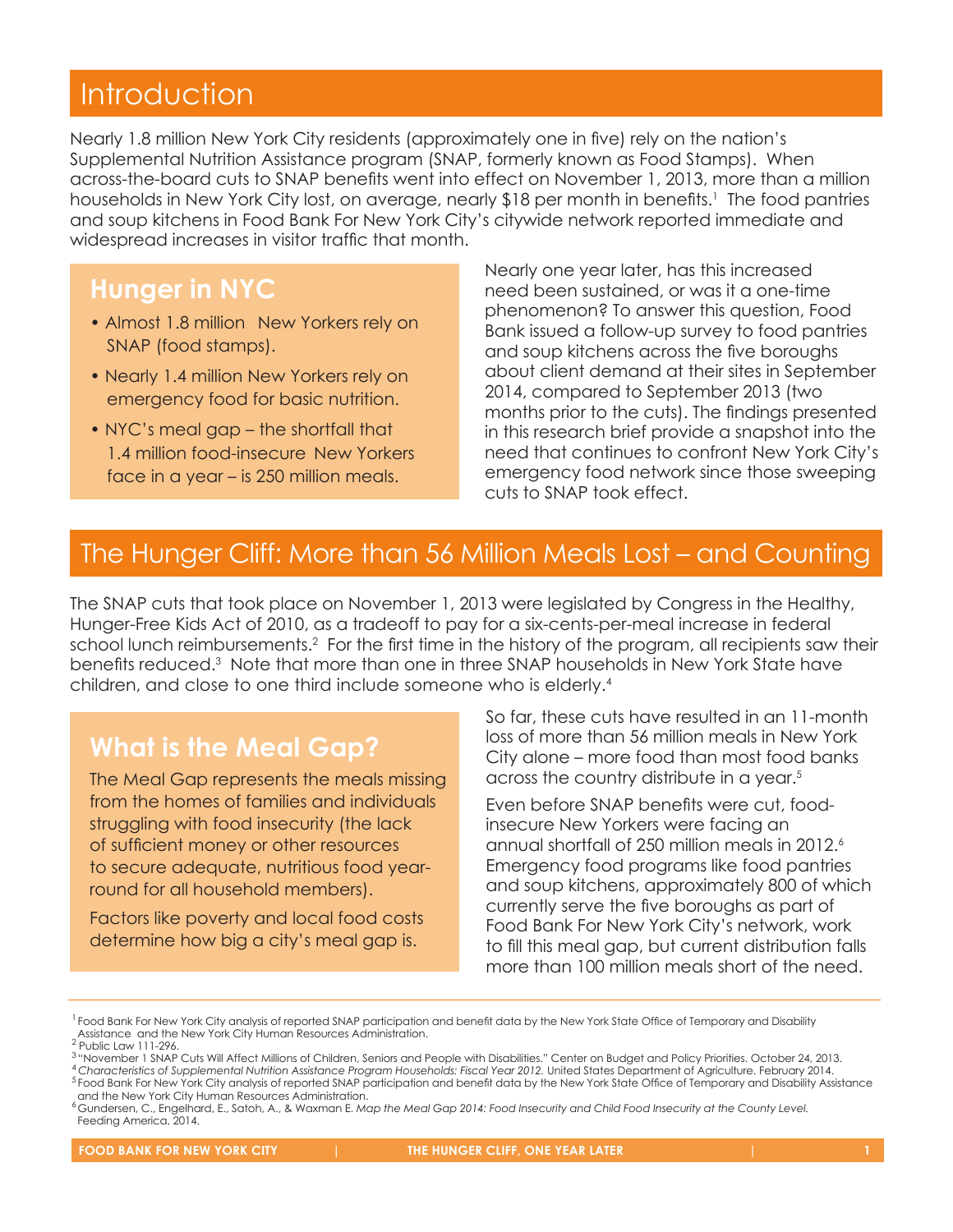# Meal Gap by Community District **Meal Gap by Community District**



emorgency rood providers for hooded food: indeed, even before befroms were redected, more than 40 percent of SNAP recipients in New York City were utilizing food pantries and soup kitchens to help keep food on the table.<sup>7</sup> Because SNAP benefits are often exhausted before the end of the month – particularly in New York Feeding America, 2014. SNAP recipients in New York City were utilizing food pantries and soup kitchens to help keep food on the City, where food costs are higher than average – SNAP recipients are among those who turn to emprimers reserved in the main arcrage for a receptome are among more who reminded emergency food providers for needed food. Indeed, even before benefits were reduced, more

food providers for needed food. Indeed, even before benefits were reduced, more than 40 percent of SINCE THE GRAT RECESSION OF ZUU7, NEW YORK CITY'S TOOD pantries and soup kitchens have struggled to  $\overline{1}$ and soup kitchens – with remaining programs trying to fill the gaps.<sup>8</sup> It is within this already grave<br>also it of faced wedness at infrastructure that SMAR substantial second in this direct deficit of food and support infrastructure that SNAP cuts took place. since the Great Recession of 2007, New York City's food pantries and soup kitchens have struggled ance me orear kecession or 2007, new fork city's food partnies and soup kirchens have shoggied.<br>To meet increased need with diminished resources. The five years between 2007 and 2012 saw New York City's emergency food network shrink by 25 percent – a loss of nearly 250 food pantries

<sup>7</sup> Hunger's New Normal: Redefining Emergency in Post-Recession New York City. Food Bank For New York City. 2013. <sup>7</sup> *Hunger's New Normal: Redefining Emergency in Post-Recession New York City.* Food Bank For New York City. 2013. <sup>8</sup> Serving Under Stress Post-Recession: The State of Food Pantries and Soup Kitchens Today. Food Bank For New York City. 2012.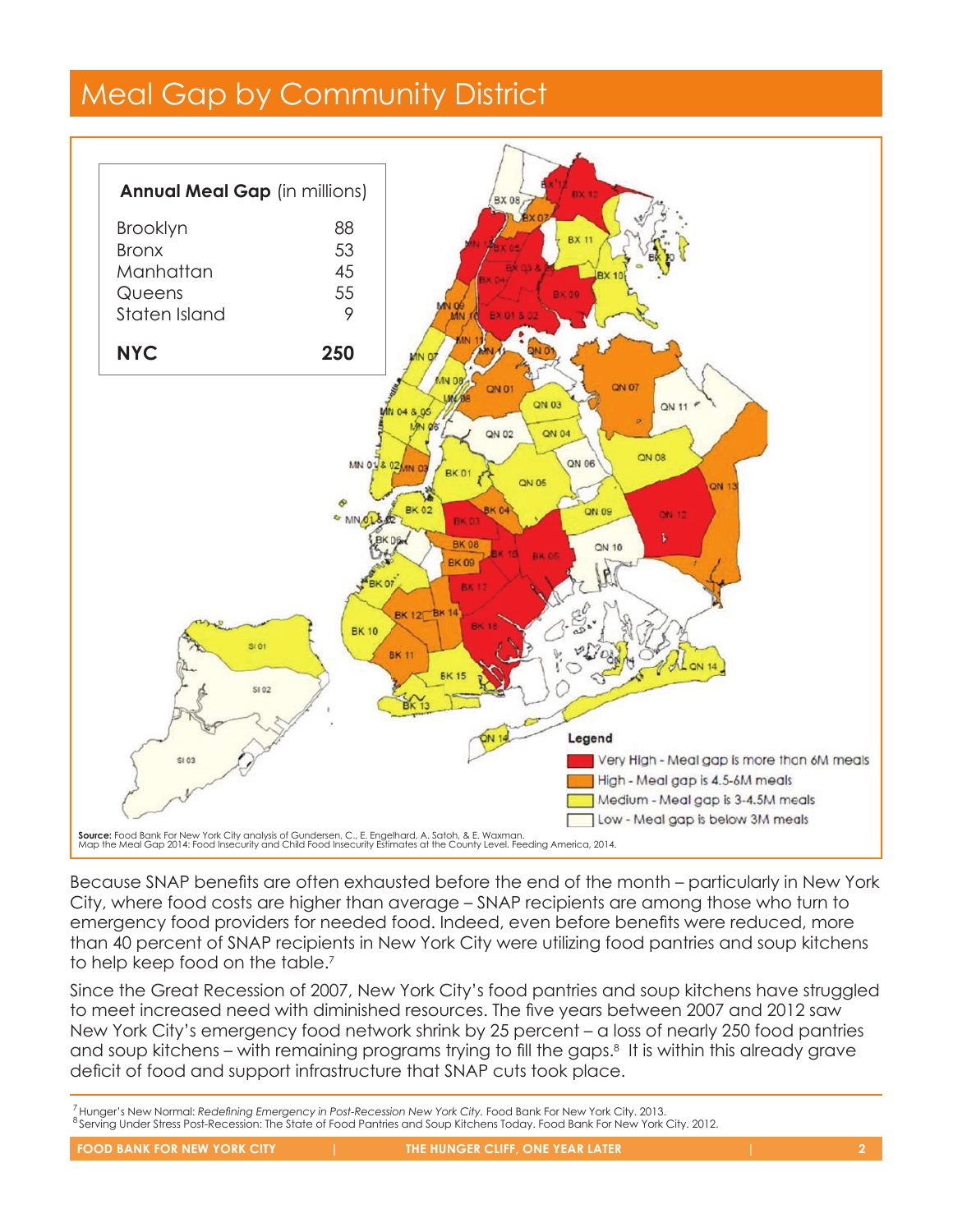# **Findings**

**More than three-quarters (80 percent) of food pantries and soup kitchens surveyed reported an**  increase in the number of visitors in September 2014, compared to September 2013.

• 34.6 percent reported an increase of 25 percent or less;

**Nearly two in five (37 percent) food pantries and soup kitchens reported that they had turned** 

- 27.7 percent reported an increase between 26 percent and 50 percent; and
- 18.1 percent reported an increase of more than 50 percent. **Findings**

These increases are comparable to the increases in visitor traffic reported by food pantries and soup kitchens in November 2013, as compared to the immediately preceding months soup kitchens in November 2013, as compared to the immediately preceding months (September/October 2013). **increase in the number of visitors in September 2014, compared to September 2013.**



pantry bags in September 2014. or particular types of food, needed to make adequate meals or pantry bags in September 2014. Three in five (60 percent) food pantries and soup kitchens reported that they had run out of food,

This is an increase of 12 percentage points from the 48 percent of food pantries and soup kitchens reporting these shortages during the month of November 2013.

Nearly two in five (37 percent) food pantries and soup kitchens reported that they had turned people away during the month of September 2014 because they had run out of food, or particular **types of food required to make adequate meals or pantry bags.**

• This is an increase of 11 percentage points from the 26 percent of food pantries and soup kitchens This is an increase of 11 percentage points from the 26 percent of food pantries and soup kitchens that reported turning people away due to such food shortages during the month of November 2013. that reported turning people away due to such food shortages during the month of November 2013.

#### More than three in five (61 percent) food pantries reported reducing the number of meals in their wore man milee in live (or percent) lood pantifies reported reducing the number of meas in meir<br>pantry bags during the month of September 2014 because they had run out of food, or particular **types of food.**

• This is an increase of 38 percentage points from the 23 percent of food pantries that reported This is an increase of 38 percentage points from the 23 percent of food pantries that reported reducing the number of meals in their pantry bags due to such food shortages during the month of November 2013.

food, needed to make adequate meals or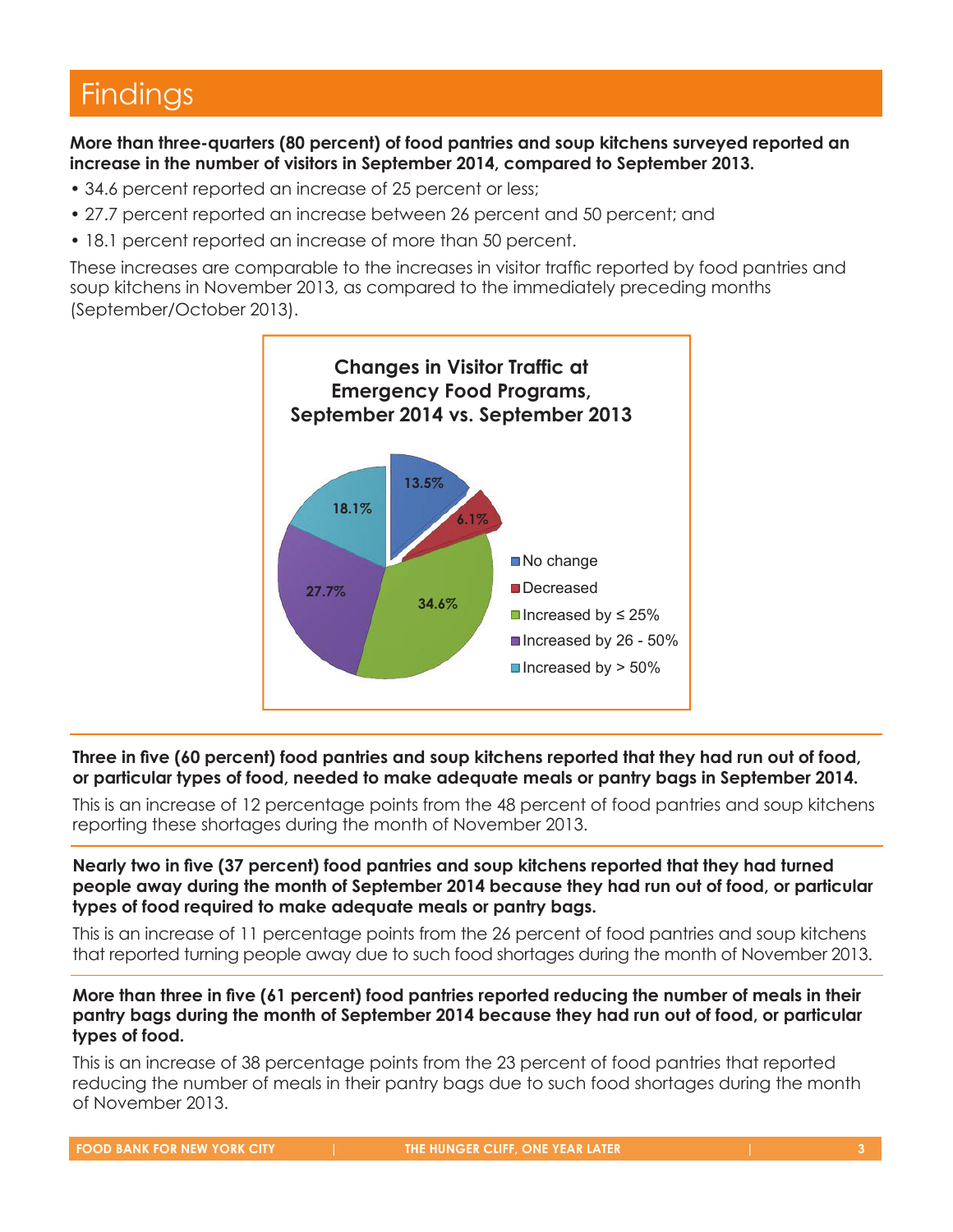

# **Conclusions**

While the increases in visitors reported in November 2013 at emergency food providers were dramatic, these findings show that elevated need in the wake of the Hunger Cliff has remained.<br>Mergeuer, these findings likely neint a truer picture of the emergency food network's oballenges. aramatic, these finalngs show that elevated need in the wake of the Hunger Clift has remained.<br>Moreover, these findings likely paint a truer picture of the emergency food network's challenges moreover, mese infigurely paint a need pientic of the emergency food network's enalieriges<br>in addressing this need than the results from November 2013, as November is a month when donations to the emergency food network are unusually high. In addition, a class action settlement aditions to the emergency tood hetwork are unusually high. In addition, a class action semement<br>in November 2013 that provided retroactive benefits to wrongfully sanctioned households resulted in tens of millions of dollars in additional SNAP benefits issued to New York City residents that month. The survey findings from September 2014, by contrast, reflect neither holiday giving nor other<br>see airl site westerness special circumstances. **Conclusions** additional SNAP benefits issued to New York City residents that month. The survey finding from the survey findi<br>The survey finding from the survey from the survey finding from the survey from the survey from the survey fin

Although survey results do not specifically indicate the kind of visitors driving the increases All loogh solvey resolls do not specifiedly fridicate the kind of visitors diffully the incredises<br>=demonstrated, the SNAP cuts that took effect on November 1, 2013 continue to represent the biggest systemic factor reducing the food purchasing power of low-income people - indeed, other factors that meaningfully affect emergency food program participation, like local<br>upomployment, have continued to decrease since November 2013? — making it likely that SNAP unemployment, have continued to decrease since November 2013<sup>9</sup> – making it likely that SNAP recipients experiencing a reduction in benefits are responsible for the increases seen. All hough survey results do not specifically indicate the kind of visitors driving the increases.<br>The special circumstance is not that took offect an Navarabar 1, 2012 continue to represent the than the results for the results form not and a month when do the state of the state of the emergency for the emergency for the emergency for the emergency for the emergency for the emergency for the emergency for the emer

The operational stress that emergency food providers continue to experience as a result of this need is reflected in the higher percentages of food pantries and soup kitchens reporting that they had run out of food for adequate meals or pantry bags or that they had to turn people away<br>because they had run out of food in Santamber 2014. In the same meath, approximately thre had furfour on food for daequate fileds of partify bags of filatifiey fidd to furfi people away.<br>because they had run out of food in September 2014. In the same month, approximately three in five food pantries reported that they had to reduce the amount of food in their pantry bags because they had run out of food.

decrease since November 20139 – making it likely that SNAP recipients experiencing a reduction in the SNAP reduction in the SNAP recipients experiencing a reduction in the SNAP recipients experiencing a reduction in the SN

<sup>9</sup> Food Bank For New York City analysis of New York State Department of Labor data through September 2014. <sup>7</sup> Food Bank For New York City analysis of New York State Department of Lal<br>————————————————————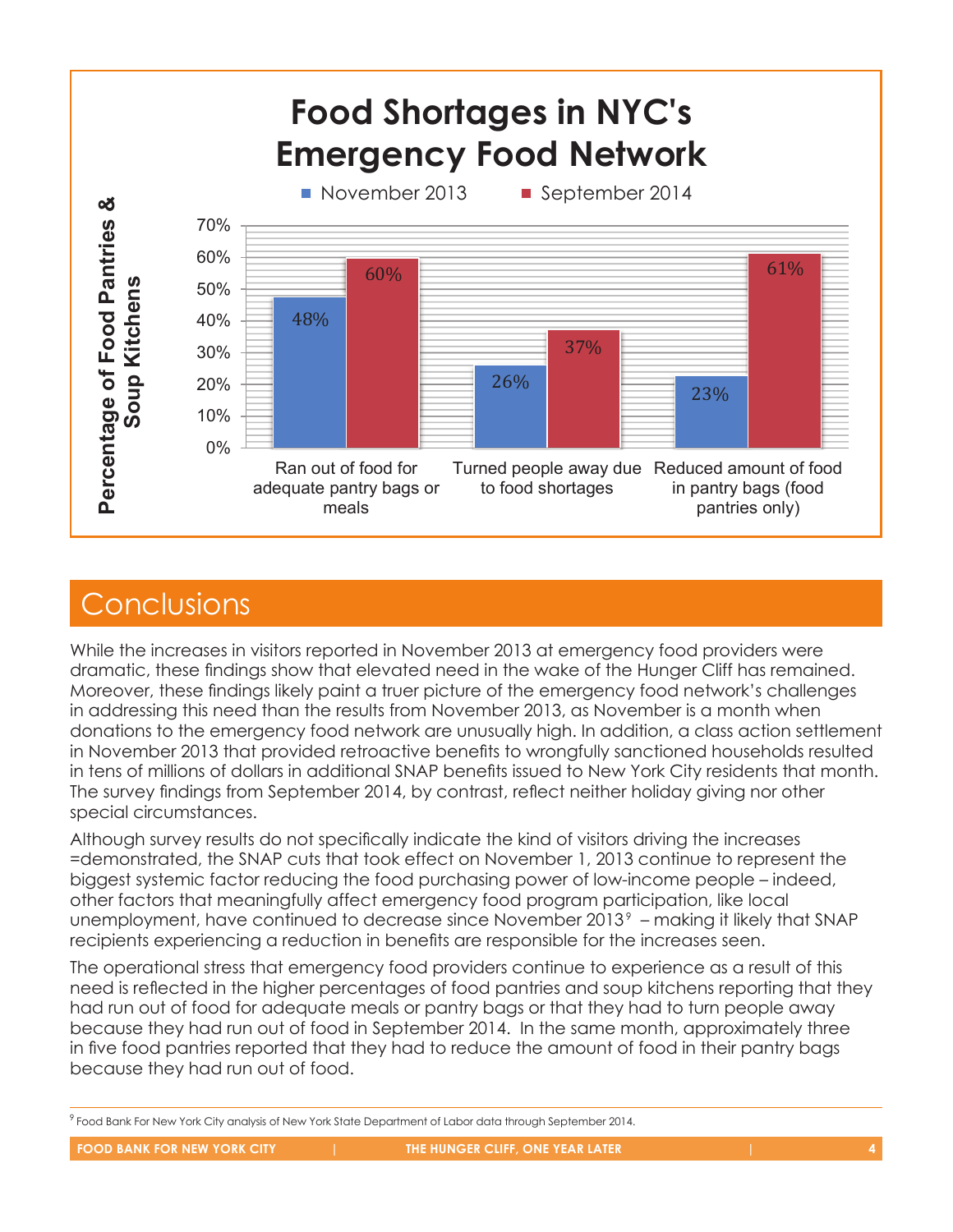# Policy Implications

Fortifying our emergency food system – the last line of defense against hunger – has never been more crucial. That more than half of food pantries and soup kitchens ran out of food in a single month should alarm and dismay every New Yorker who believes none of our neighbors should go to bed hungry. Federal emergency food resources were increased in the last Farm Bill (passed in January 2014); to respond to this crisis, our State and City governments should follow suit.

SNAP remains our nation's first line of defense against hunger; monthly benefits enable more than \$250 million in food spending in New York City every month. However, research shows that the adequacy of SNAP benefits was already an issue prior to November 2013 (given the 40 percent participation rate of SNAP recipients in emergency food programs), and as these cuts indicate, the households that rely on these resources cannot easily replace them. Congress should work to address the issue of benefit adequacy so that this program can more effectively keep people off food pantry and soup kitchen lines. Meanwhile, our State and City governments should redouble their efforts to expand access to SNAP by availing of federal waivers and options to lower barriers to access, and through targeted outreach efforts.

In addition, maximizing participation in school meals, through expansion of Universal School Meals and Breakfast after the Bell options, will provide hundreds of thousands of New York City children with access to a nutritious breakfast and lunch.

Acknowledging that poverty and food insecurity are closely linked, continued progress on proven and effective poverty alleviation efforts, including expansion of the Earned Income Tax Credit (EITC) and living wage jobs, should be a focus at all levels of government.

# Methodology

To generate these findings, 567 food pantries and 148 soup kitchens (total=715) in Food Bank's emergency food network were surveyed about the number of visitors they saw in September 2014, compared to September 2013.

The survey was sent in October 2014 to the email addresses of the directors of the food pantries and soup kitchens currently listed as members of Food Bank's agency network. The survey was completed online, and returned to Food Bank electronically. A total of 260 completed surveys (representing 36 percent of food pantries and soup kitchens) were randomly selected for analysis, in proportion with the composition of Food Bank's agency network as follows: 205 food pantries (79 percent of the sample); and 55 soup kitchens (21 percent of the sample). The confidence interval for results, at the 95 percent level, is plus or minus 5 percentage points.